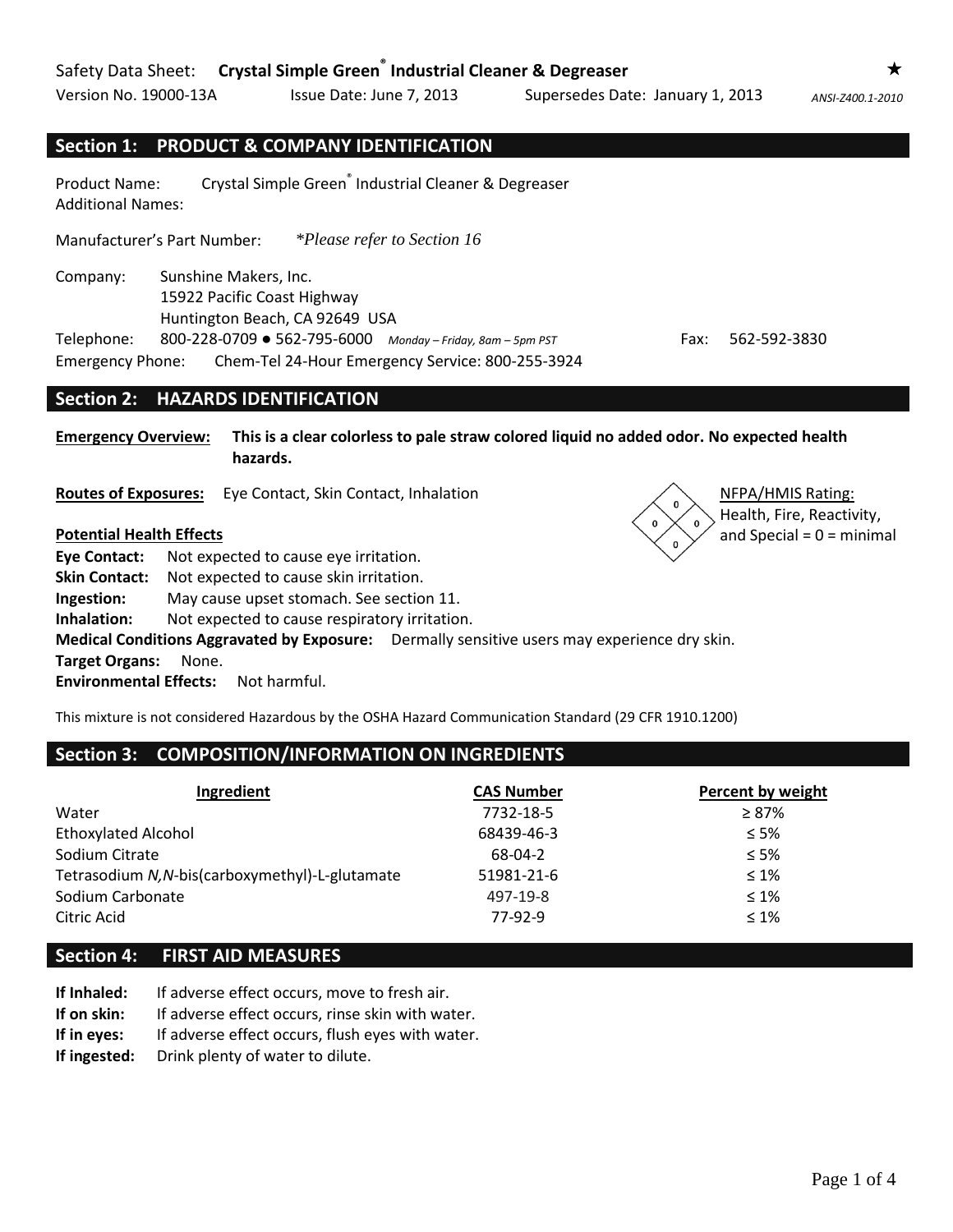# **Section 5: FIRE FIGHTING MEASURES**

**Flammability:** Non-flammable. Flash Point: No flash point seen at or below 212<sup>°</sup>F (100<sup>°</sup>C), ASTM D-93

**Suitable Extinguishing Media:** Use Dry chemical, CO2, water spray or "alcohol" foam. **Extinguishing Media to Avoid:** High volume jet water. **Products of Combustion:** In event of fire, fire created carbon oxides may be formed. **Special Protective Equipment:** Firefighters should wear self-contained breathing apparatus and full fire-fighting turnout gear.

#### **Section 6: ACCIDENTAL RELEASE MEASURES**

**Personal Precautions:** Use personal protection recommended in section 8.

**Environmental Precautions:** Prevent runoff from entering drains, sewers or waterways.

**Method for Containment:** Dike or soak up with inert absorbent material.

**Method for Clean Up:** Dilute with water and rinse into sanitary sewer system or dispose into suitable container.

#### **Section 7: HANDLING AND STORAGE**

**Handling:** Ensure adequate ventilation. Keep out of reach of children. Keep away from heat, sparks, open flame and direct sunlight. Do not pierce any part of the container.

**Storage:** Keep container tightly closed. Keep in cool dry area. Avoid prolonged exposure to sunlight. Do not store at temperatures above  $109^{\circ}$ F (42.7 $^{\circ}$ C). If separation occurs, mix the product for reconstitution.

#### **Section 8: EXPOSURE CONTROLS / PERSONAL PROTECTION**

**Exposure Limit Values:** No components listed with TWA or STEL values under OSHA or ACGIH. **Engineering Controls:** Not applicable.

#### **Exposure Controls:**

Eye Contact: Use protective glasses if splashing or spray-back is likely. Respiratory: Use in well ventilated areas. Skin Contact: Dermal sensitive individuals should use protective gloves. General Hygiene Considerations: Wash thoroughly after handling and before eating or drinking.

#### **Section 9: PHYSICAL AND CHEMICAL PROPERTIES**

| Appearance:<br><b>Physical State:</b>                                                                                                                                                                                            | Liquid | Clear colorless to pale straw liquid                                                                                                                                                             | Odor:<br><b>Odor Threshold:</b> | No added odor - faint detergent smell<br>Not available                                                                                                                                    |                                                                                                               |
|----------------------------------------------------------------------------------------------------------------------------------------------------------------------------------------------------------------------------------|--------|--------------------------------------------------------------------------------------------------------------------------------------------------------------------------------------------------|---------------------------------|-------------------------------------------------------------------------------------------------------------------------------------------------------------------------------------------|---------------------------------------------------------------------------------------------------------------|
| <b>Boiling Point ASTM D-1120:</b><br>Freezing Point ASTM D-1177:<br><b>Specific Gravity ASTM D-891:</b><br><b>Evaporation Rate ASTM D-1901:</b><br>Vapor Pressure ASTM D-323:<br><b>Vapor Density:</b><br><b>pH</b> ASTM D-1293: |        | $101^{\circ}$ C (213.8 $^{\circ}$ F)<br>$0 - 3.33^{\circ}C (32 - 38^{\circ}F)$<br>$1.01 - 1.03$<br>1/2 Butyl Acetate @ 25°C<br>0.60 psi @77°F, 2.05 psi @100°F<br>Not applicable<br>$9.8 - 10.8$ | <b>Flammability:</b>            | <b>Flash Point ASTM D-93:</b><br><b>Autoignition Temperature:</b><br><b>Decomposition Temperature:</b><br>Density ASTM D-4017:<br><b>Water Solubility:</b><br><b>Partial Coefficient:</b> | Not applicable<br>Not applicable<br>Not applicable<br>Not applicable<br>8.552 lb/gal<br>100%<br>Not available |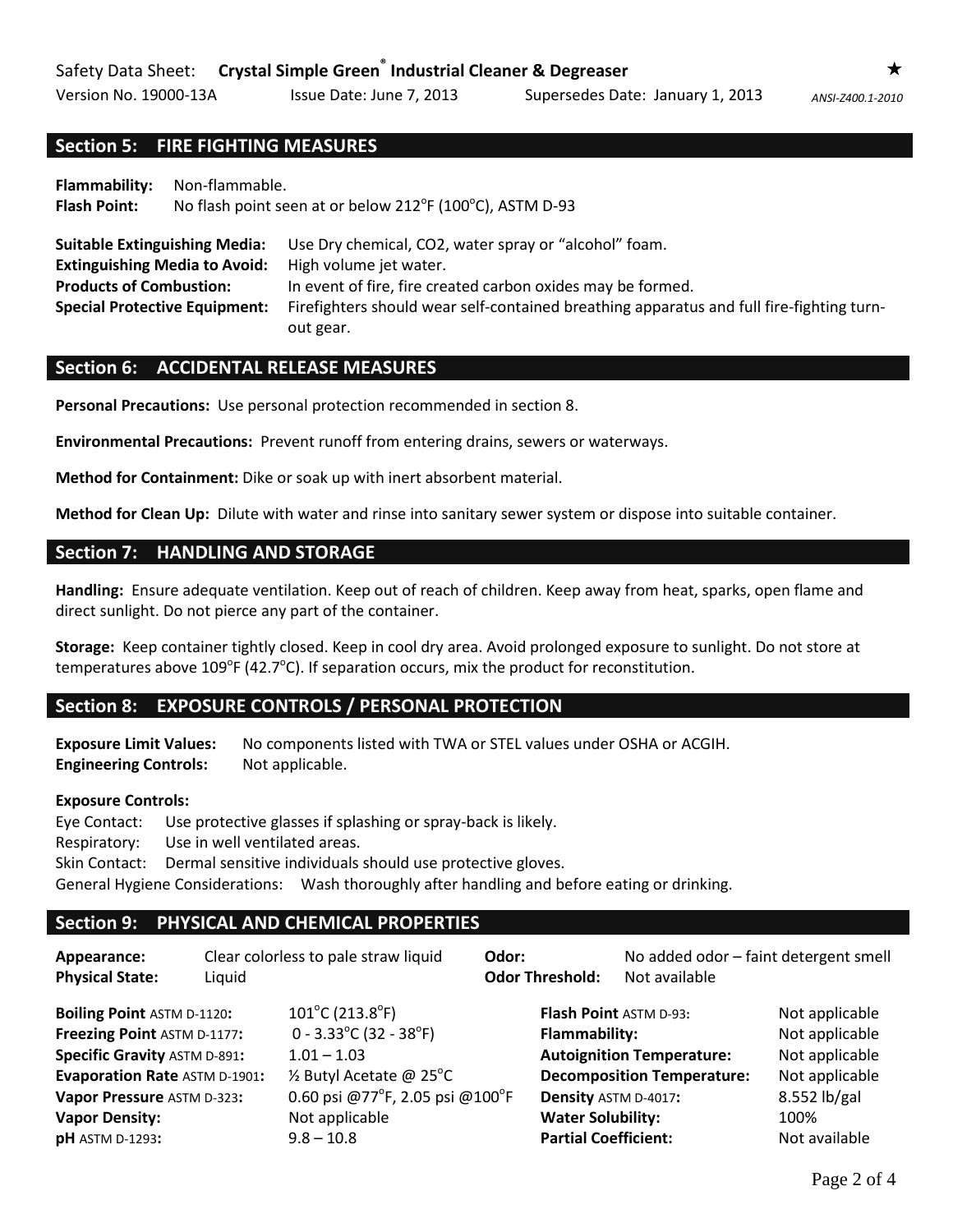Version No. 19000-13A Issue Date: June 7, 2013 Supersedes Date: January 1, 2013 *ANSI-Z400.1-2010*

## **Section 9: PHYSICAL AND CHEMICAL PROPERTIES - continued**

**VOCs:** SCAQMD 304-91 / EPA 24: 0 g/L 0 lb/gal 0 % CARB Method 310\*\*: 4 g/L 0.03 lb/gal 0.4% \*\*Water and Fragrance exemption in calculation SCAQMD Method 313: Not tested

**VOC composite Partial Pressure:** Not Determined **Nutrient Content:** Phosphorous: 0.0%

## **Section 10: STABILITY AND REACTIVITY**

Stability: Stable under normal conditions  $70^{\circ}$ F (21 $^{\circ}$ C) and 14.7 psig (760 mmHg).

Reactivity: Non-Reactive.

Conditions to Avoid: None known.

Incompatible Materials: None known.

Hazardous Decomposition Products: Normal products of combustion - CO, CO2.

Possibility of Hazardous Reactions: None known.

## **Section 11: TOXICOLOGICAL INFORMATION**

Effects of Exposure: Not expected to be hazardous under typical use conditions.

Acute Toxicity: Oral LD<sub>50</sub> (rat)  $>$  5 g/kg body weight Dermal LD<sub>50</sub> (rabbit)  $>$  5 g/kg body weight *calculated via OECD Harmonized Integrated Classification System for Human Health & Environmental Hazards of Chemical Substances & Mixtures*

Carcinogens: No ingredients are listed by OSHA, IARC, or NTP as known or suspected carcinogens.

Eyes: Minimal irritant per Ocular Irritection<sup>®</sup> assay modeling. No animal testing performed. Skin: Non-irritant per Dermal Irritection<sup>®</sup> assay modeling. No animal testing performed.

#### **Section 12: ECOLOGICAL INFORMATION**

Aquatic Toxicity: Low, based on OECD 201, 202, 203 + Microtox: EC<sub>50</sub> & IC<sub>50</sub> ≥100 mg/L.

Terrestrial Toxicity: Low, based on toxicology profile.

Persistence and degradability: Readily Biodegradable per OECD 301D, Closed Bottle Test. Mobility: No data available. Bioaccumulation: Not applicable.

# **Section 13: DISPOSAL CONSIDERATIONS**

Appropriate Method for Disposal:

Unused Product: \*Dilute with water and dispose by sanitary sewer. Used Product: \*Used product may be hazardous depending on the cleaning application and resulting contaminants.

Empty Containers: \*Triple-rinse with water and offer for recycling if available in your area.

\*Dispose of used or unused product, and empty containers in accordance with the local, State, Provincial, and Federal regulations for your location. Never dispose of used degreasing rinsates into lakes, streams, and open bodies of water or storm drains.